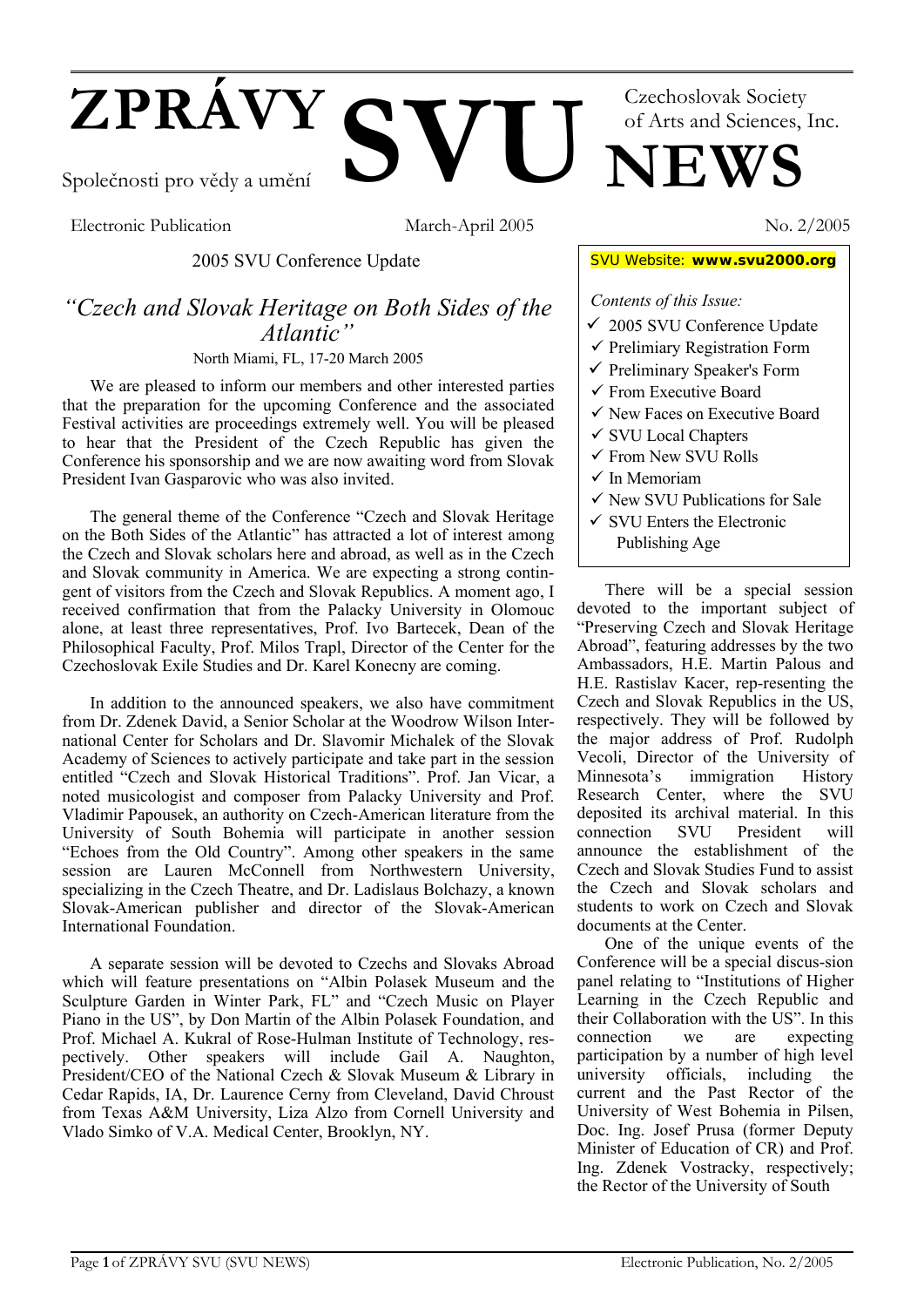Bohemia in Ceske Budejovice, Prof. Dr. Vaclav Buzek, and Vice-Rector Prof. Dr. Vladimir Papousek; and the Past Rector of the Technical University of Ostrava, Prof. Ing. Vaclav Roubicek. The United States side will be represented by Dr. John Dunn, Provost of the University of Southern Illinois in Carbondale and Dr. Jack Rechcigl, Director of the University of Florida's Gulf Coast Research and Education Center. Both universities have strong collabo-rative links with the Czech universities, specifically with the Technical University in Ostrava and Czech University of Agriculture in Prague.

Dr. Rechcigl, who is building an entirely new state-of-the-art research facility in Balm County, FL, in the amount of some \$15 million, is in the process of negotiating another collaborative agreement between the University of Florida and Agricultural University in Nitra, Slovakia.

As you can see this is a great program. We are still interested in additional papers that would fit our major theme. Those interested should immediately contact SVU President Mila Rechcigl via e-mail: SVU1@comcast.net

The 2005 SVU conference will also highlight the rich cultural customs and traditions that the Czechs and Slovaks have brought to the USA. The programs will feature entertainment, presentations, and dem-onstrations on a variety of subjects including the legendary pop singer Waldemar Matuska, the third Miss Czech & Slovak Florida Pageant, a kolace-making demonstration, polka and waltz lessons, a strudel-making demonstration, an egg decorating demonstration, a Czech dumpling-making demonstration, and an accordion jamboree.

The conference is especially significant because it is held in con-junction with the First Annual Czech  $\&$ Slovak Heritage Festival on the historic grounds of the American Czech-Slovak Cultural Club (ACSCC) in North Miami. The ACSCC has played a major role in the attraction of Czechs and Slovaks to the area and in the preservation of the culture through the years. In its 56-year history, the ACSCC has been host, especially in the last three years, to the following personalities: Helene Bain Cincebeaux with her folk dress and folk art, Slovak singer Sisa Sklovska from Prague, Dan Baldwin who was President of the National Czech & Slovak Museum and Library, Slovak film director Lubo Kocka, Czech-American country and western singer Larry Morava, Slovak-Canadian photographic artist Yuri Dojc, Slovak singers Jozef and Dodo Ivašška, Czech comedian Petr Novotny, Czech folk singer Jaromir Nohavica, and Slovak cosmonaut Ivan Bella.

This joint venture between the SVU and the ACSCC is a signature event for the region, state, and the rest of the country as together we are establishing an annual cultural festival. This event not only preserves our history, traditions and artistic and scientific endeavors, but also it provides a venue for others who are unaware of the contributions of the Czechs and Slovaks to become knowledgeable in our contributions to the global society.

Irrespective of whether you are a speaker or passive participant, you are urged to register right away in order that you can get your accom-modation at our negotiated price. The reserved rooms will go fast, considering that this is a very busy tourist season in Florida. Send your registration to Robert Petrik at the following address: 5200 NW 67th Ave., Lauderhill, FL 33319.

We look forward to seeing you in large numbers in North Miami. Don't miss this great event. Combine your trip with a family vacation. March is the nicest month of the year in Florida!

*MILA RECHCIGL, SVU President*

#### **2005 SVU / ACSCC Conference & Festival "Czech and Slovak Cultural Heritage" North Miami, FL, 17-20 March 2005**

*––––––––––––––––––––––––––––––––––––––––––––––––––––––––––––––––––––––––––––––––––––––*

# **Preliminary Registration Form**

| Name: $\frac{1}{2}$ |  |
|---------------------|--|
|                     |  |
|                     |  |
|                     |  |
|                     |  |

#### **1. Pre-registration Fee**

\$15 per person Number of persons: Total: \$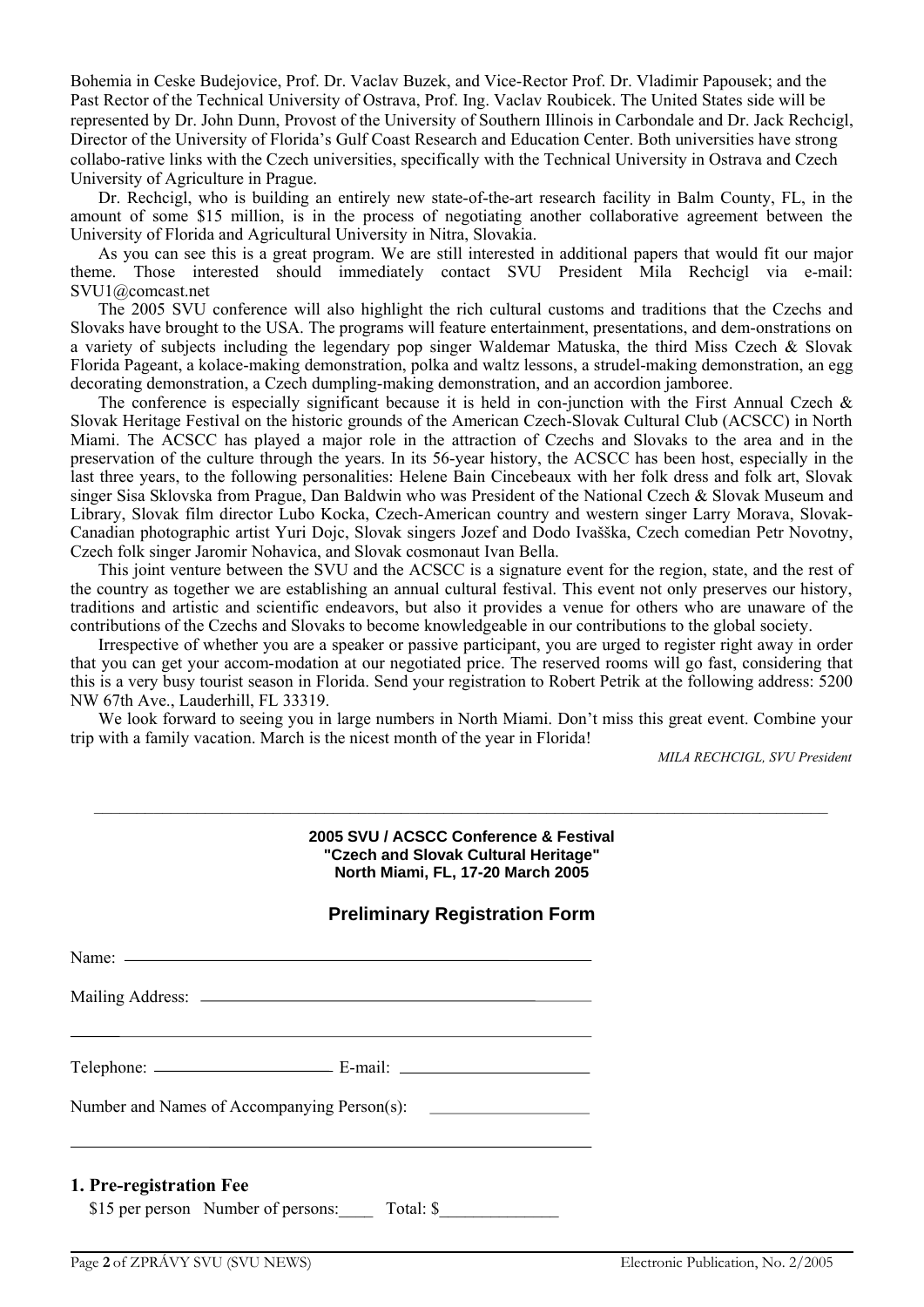| \$5 for Students Number of persons: Total: \$                                      |                                                                                       |
|------------------------------------------------------------------------------------|---------------------------------------------------------------------------------------|
| \$0 for children under 6 Number of children:                                       |                                                                                       |
| 2. Matuska Concert                                                                 |                                                                                       |
| \$20 per person Number of persons: _____ Total: \$________________________________ |                                                                                       |
| 3. Meals                                                                           |                                                                                       |
| <b>Breakfast</b> (Optional) \$6.50 person                                          |                                                                                       |
|                                                                                    | Number of persons: Total: \$                                                          |
| 3 lunches: Friday, Saturday, Sunday                                                |                                                                                       |
| \$12 per lunch per person = $$36$                                                  |                                                                                       |
|                                                                                    |                                                                                       |
| 2 dinners: Thursday, Friday                                                        |                                                                                       |
| \$20 per dinner per person = $$40$                                                 |                                                                                       |
|                                                                                    |                                                                                       |
| 1 banquet: Saturday \$25 per person                                                |                                                                                       |
|                                                                                    |                                                                                       |
| 4. Shuttle Fee (for people staying in the motel who won't use cars)                |                                                                                       |
| \$15 per person for 3 days                                                         |                                                                                       |
|                                                                                    | Number of persons: Total: \$                                                          |
| <b>5. Conference Papers</b>                                                        |                                                                                       |
| toward publishing by SVU \$10                                                      | Total: $\frac{\sqrt{2}}{2}$                                                           |
| <b>6. Your Payment</b>                                                             |                                                                                       |
|                                                                                    | Overall Total: \$                                                                     |
|                                                                                    | Moleculated wavelets to ACRCC and send it with your project of form to Delant Details |

Make check payable to ACSCC and send it with your registration form to: Robert Petrik, 5200 NW 57th Ave., Lauderhill, FL 33319; Phone: (954) 749-8857; E-mail: rjpetrik@comcast.net **Final Deadline:** 31 January 2005.

# **Preliminary Speaker's Form**

Name: Name: Name: Name: Name: Name: Name: Name: Name: Name: Name: Name: Name: Name: Name: Name: Name: Name: Name: Name: Name: Name: Name: Name: Name: Name: Name: Name: Name: Name: Name: Name: Name: Name: Name: Name: Name: Institutional Affiliation (if any): Mailing Address: Telephone: <u>E</u>-mail: E-mail: Title of the proposed talk: <u> 1989 - Johann Barbara, martxa alemaniar a</u> Other suggestions, ideas, etc.:

Please send immediately to SVU President Mila Rechcigl via e-mail at: SVU1@comcast.net. Address: 1703 Mark Lane, Rockville, MD 20852; Phone: (301) 881-7222.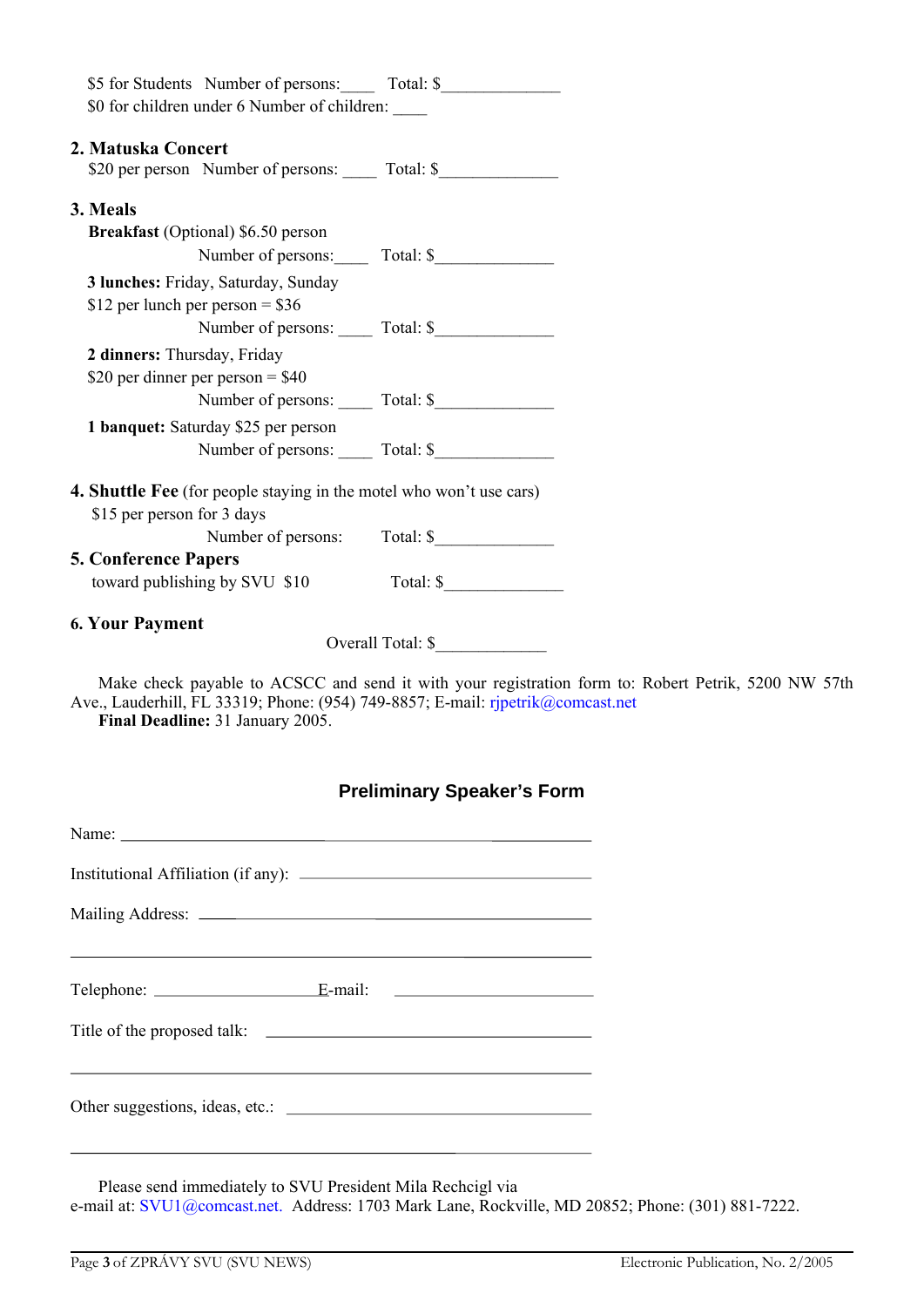# **From Executive Board**

SVU Executive Board held its third regular meeting on December 11, 2004 in SVU President Mila Rechcigl's house in Rockville, MD. Nine members were in attendance, more than enough to have quorum. In the absence of Secretary General F. Safertal, V.P. Zdenek David was appointed Recording Secretary.

The meeting was opened with congratulation to Rev. Michael Rokos for his appointment as the new President of the American Friends of the Czech Republic (AFoCR).

Several changes have been made on the Board, including the appointment of Miroslav Wlachovsky as a new Vice President and Vlado Simko as Executive Vice President.

For the benefit of new members, Rechcigl went over the *modus operandi* of the Board, stressing the importance of attending the meetings and responding to e-mail messages in a timely manner.

The SVU Mission Statement was distributed among the members with the request that the Board members go over it so that it can be approved at the next meeting. VP Simko will add a paragraph regarding the SVU's Accent on Youth. Apart from the ongoing efforts, Rechcigl enumerated several SVU new priorities and specific tasks for the current administrative period, including: searching for new SVU leaders; re-activation of dormant local chapters and establishment of the new ones; fostering cooperation with CR and SR on institutional level; encouraging publications of more English titles relating to Czech and Slovak culture; fostering the preservation of Czech and Slovak heritage abroad; develop-ing a new sub-site of the SVU Website relating to the interests of students and young people, generally; and enhancing SVU visibility through increased publicity, press releases, etc.

In this regard, a new SVU Action Plan has been developed, listing specific tasks assigned to individual Board members. It was stressed that the individual responsibilities and assignments by themselves are mean-ingless unless they are translated into concrete projects and activities.

SVU Treasurer Frank Mucha presented his periodic finance report and informed the members that SVU received a bequest donation from one of the deceased members. Reminder notices to pay dues are in the mail.

Considering high expenditure for printing and distribution of *Zpravy SVU*, it was suggested that advertising be introduced in the newsletter to offset part of the cost. With reference to *Kosmas,* whose publication heavily depends on the subsidy from the Society, a recommendation was made that SVU seeks a grant from the Slovak and Czech Ministries of Foreign Affairs.

SVU Publication program was discussed next. The Iowa Conference 2003 papers are now available on the web site and a CD may also be produced. Additional Conference papers can be added, pending the receipt of papers from the authors. The English papers from the Plzen 2002 Congress were published and can be ordered through SVU Treasurer. We are awaiting a shipment from CR. As for the Olomouc 2004 Congress papers, Rechcigl completed their editing and they are now in the hands of Palacky University in Olomouc for publishing.

The planned monograph on the Czech and Slovak Theatre Abroad, under VP Vera Borkovec's editorship, is progressing well, pending the receipt of a few remaining solicited chapters. As for the second mono-graph on Czech Opera Abroad, VP Dagmar Hasalova White will present the Table of Contents at the next Board meeting. The third proposed monograph relating to Czech and Slovak Art abroad depends on finding a suitable editor.

Until now it has been difficult to meet satisfactorily all the orders we have been getting from members for the new *SVU Biographical Directory* because of insufficient number of copies available in the US. We have now received a shipment of the Directories from Europe which can be ordered from SVU Treasurer F. Mucha for \$25. Do it fast as long as the supply lasts. The members are also encouraged to prompt their institutions to order a copy for their library. It is an invaluable source of information for anyone interested in Czech & Slovak culture or who is involved in some professional work with CR and SR.

Regarding SVU periodicals, particularly the newsletter *Zpravy SVU,* some concern was expressed about the new post office rules which will considerably delay the distribution of the newsletter which may seriously hamper publishing of news in timely manner. Regarding the newsletter coverage, there was a consensus that the personal members' column is wanting. Consequently, the Board urges the membership to send in more items about the activities, publications and accomplishments of individual SVU members.

The Fall issue of *Kosmas* has been sent to the subscribers and the spring issue is in preparation.

As described elsewhere, the Florida 2005 Conference is proceeding well. There is still time to include additional speakers on the program and all members are urged to register as soon as possible to assure that they get accommodations during the busy March season when the Conference will be held.

Preparations are also made for the next SVU World Congress to be held in 2006 at the University of South Bohemia in Ceske Budejovice. We are seeking volunteers to help with the program and with organizing specific sessions, discussion panels and symposia.

The Board noted with great satisfaction the establishment of a new SVU Chapter in Olomouc, under Dean Ivo Bartecek's leadership and is anxious to reactivate some of the dormant SVU Local Chapters, such as Kosice and Toronto. VP Simko is responsible for the latter. The members from these localities are admonished to assist in the effort.

With reference to the SVU "Accent on Youth" initiative, VP Margaret Peaslee distributed the listing she made of the Czech universities to be posted on the Internet. It was recommended that she also includes the Slovak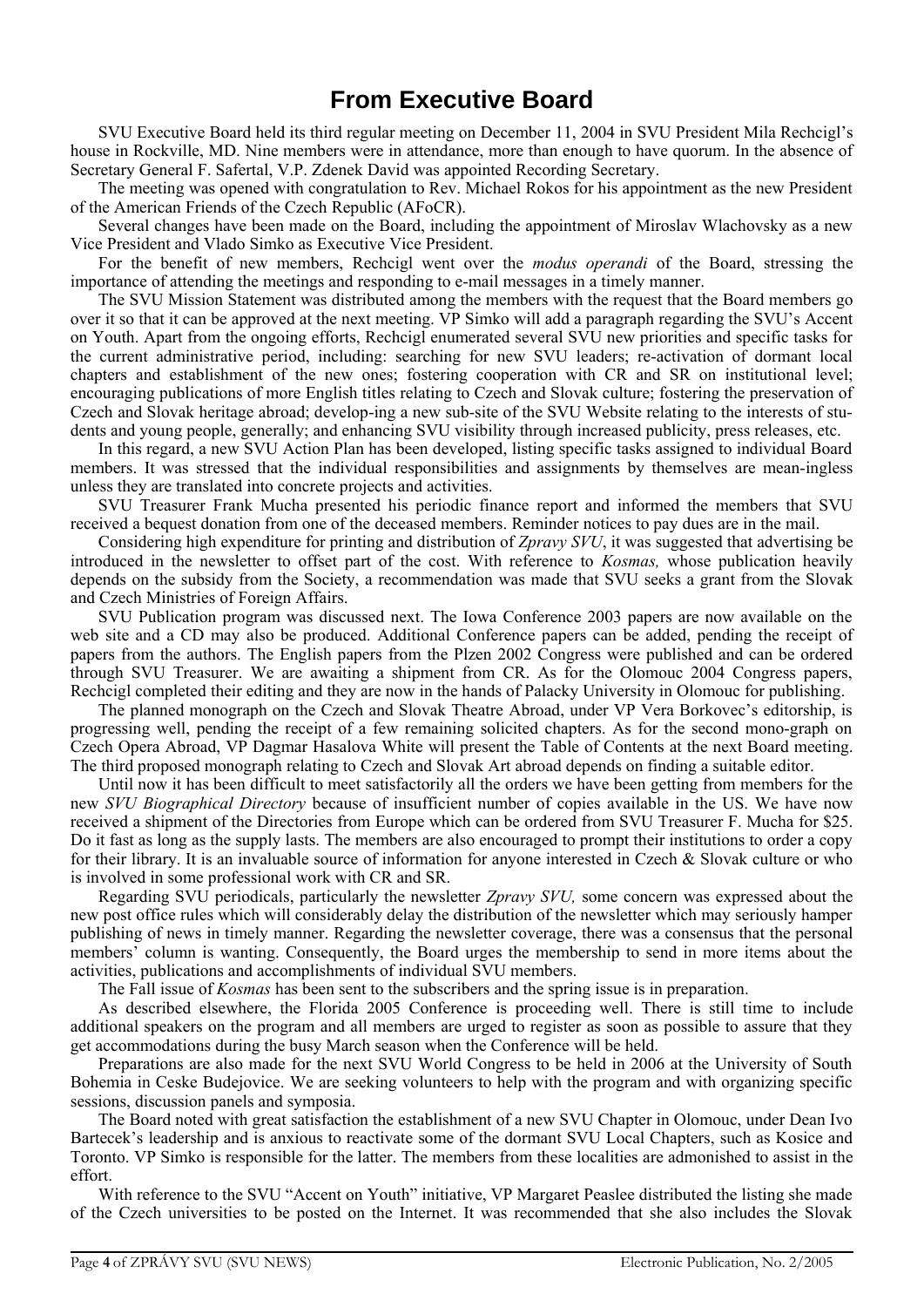institutions, American universities in CR and SR, US universities offering Czech and Slovak language and area studies programs and US and CZ/SL universities that have collaborative agreements, as well as the relevant available grant, contract and other aid programs available to students and scholars on both sides of the Atlantic. As a liaison with American Fund for Czechoslovak Relief, (AFCR) VP Simko will handle a special column in *Zpravy SVU* on CZ & SL students in the US. VP Michael Rokos, who previously assumed responsibility for developing projects bearing on the involvement of young people in SVU, was requested to come forth with concrete proposals at the next meeting.

Because of the scheduling problems, the Andrew Elias Humanitarian Award presentation to Jan Figel will have to be moved to Slovakia.

–––––––––––––––––––––––––––––––––––––––––––––––––––––––––––––––––––––––––––––––––––––––

The next meeting was scheduled for February 26, 2005 in Mila Rechcigl's residence.

### **New Faces on SVU Executive Board**

#### **MIROSLAV WLACHOVSKY,** *Vice President*

Miroslav Wlachovsky was born on February 3, 1970 in Bratislava, Slovakia. He studied philosophy-sociology at Philosophical Faculty of Comenius University in Bratislava. During his studies he worked as free-lance writer for Czech weekly magazine *Reflex* and Radio Free Europe. After graduation, in 1994, he started to work at Slovak Institute for International Studies (SIIS), a think-tank attached to the Ministry of Foreign Affairs of the Slovak Republic. He was responsible for editorial policy of the institute and worked as editor-in-chief of quarterly *International Issues.*

In 1995, during autocratic government of Prime Minister Vladimir Meciar, he left the SIIS and joined Slovak Foreign Policy Association (SFPA), an independent citizen association focused on foreign policy and international issues, led by former Czechoslovak ambassador to Austria, Mrs. Magda Vasaryova. Together with a group of former col-leagues they established the Research Center of SFPA. He became his first director. After victory of democratic opposition in elections 1998 he was asked to join the Ministry of Foreign Affairs. On November 9, 1998 he became Director of the Department of Analysis and Policy Planning at the ministry. In his new position he was responsible for preparing and finalizing concepts and strategic foreign policy materials for the Slovak government. He also worked as a foreign policy speech-writer for the leadership of the ministry and the Prime Minister office. During the period of Slovakia's preparation for NATO membership he was a chairman of interagency committee for public relations and he was major contributor to NATO Public Awareness Campaign Strategy.

In July 2001 he joined the team of Slovak Prime Minister Mikulas Dzurinda as his Foreign Policy Advisor. As PM's advisor he was respon-sible for preparation of PM's foreign policy agenda and speechwriting. He was part of a Slovak delegation to NATO summit in Prague, where Slovakia was officially invited to become member of the alliance as well as EU summit in Copenhagen in December 2002, where Slovakia final-ized its negotiations of EU membership.

Since February 2003 Miroslav Wlachovsky works as Political Coun-selor at the Embassy of the Slovak Republic in Washington, DC. –––––––––––––––––––––––––––––––––––––––––––––––––––––––––––––––––––––––––––––––––––––––

# **SVU Local Chapters**

#### **CHICAGO SVU CHAPTER**

In August 2004 the Chicago SVU Chapter held an election with the following results: *President* – Vladimira Williams, *1st Vice Pre-sident* – Anthony J. Jandacek, *Sec-retary* – Vera Roknic, *Treasurer* – Eva Folke; *Board members:* Vera Dobrovolny, Gr. Vladimir Holecek, Dr. Zdenek Hruban, Joseph and Rose Pritasil. Atty. Michael Seng, Marcela Svehlik and Dr. Mojmir Viktorin.

The Chapter meets every third Friday of the month (except Ja-nuary, June, July and August) at 6:30 PM at the Mid America Bank Building, 5900 West Cermak Road in Cicero, IL.

The fall season started with the September 17th meeting with Dr. Josef Podzimek, Professor emeritus of the University of Mis-souri, Rolla, MO. He lectured on "Založení observatoře v pražském Klementinu a její význam pro stu-dium dlouholetých změn počasí".

**November 10, 2004** — Con-cert by Czech artist and pianist RADOSLAV KVAPIL in coopera-tion with the Prague Committee – Sister Cities International with music of Dvořák, Schumann and Liszt.

**November 19, 2004** — DVOŘÁK – COMPOSER IMMORTAL. A program featuring videos of Dvořák's orchestral and operatic works as well as a live recitation by Board members of the "The Gold-en Spinning Wheel" from Erben's Kytice, followed by the musical rendition of this symphonic poem by Dvořák.

In cooperation with T. O. Dalava KAREL KRYL V ROCE KARLA KRYLA. Upomínkové pásmo hud-by a básní k 10. výročí smrti a 60. nedožitých narozenin českého barda, písničkáře a básníka Karla Kryla.

**December 10, 2004** — ČES-KÉ VÁNOCE. Pásmo zobrazující české zvyky a tradice podmalova-né hudbou a koledami a poezií a prózou s menším občerstvením při přátelské debatě.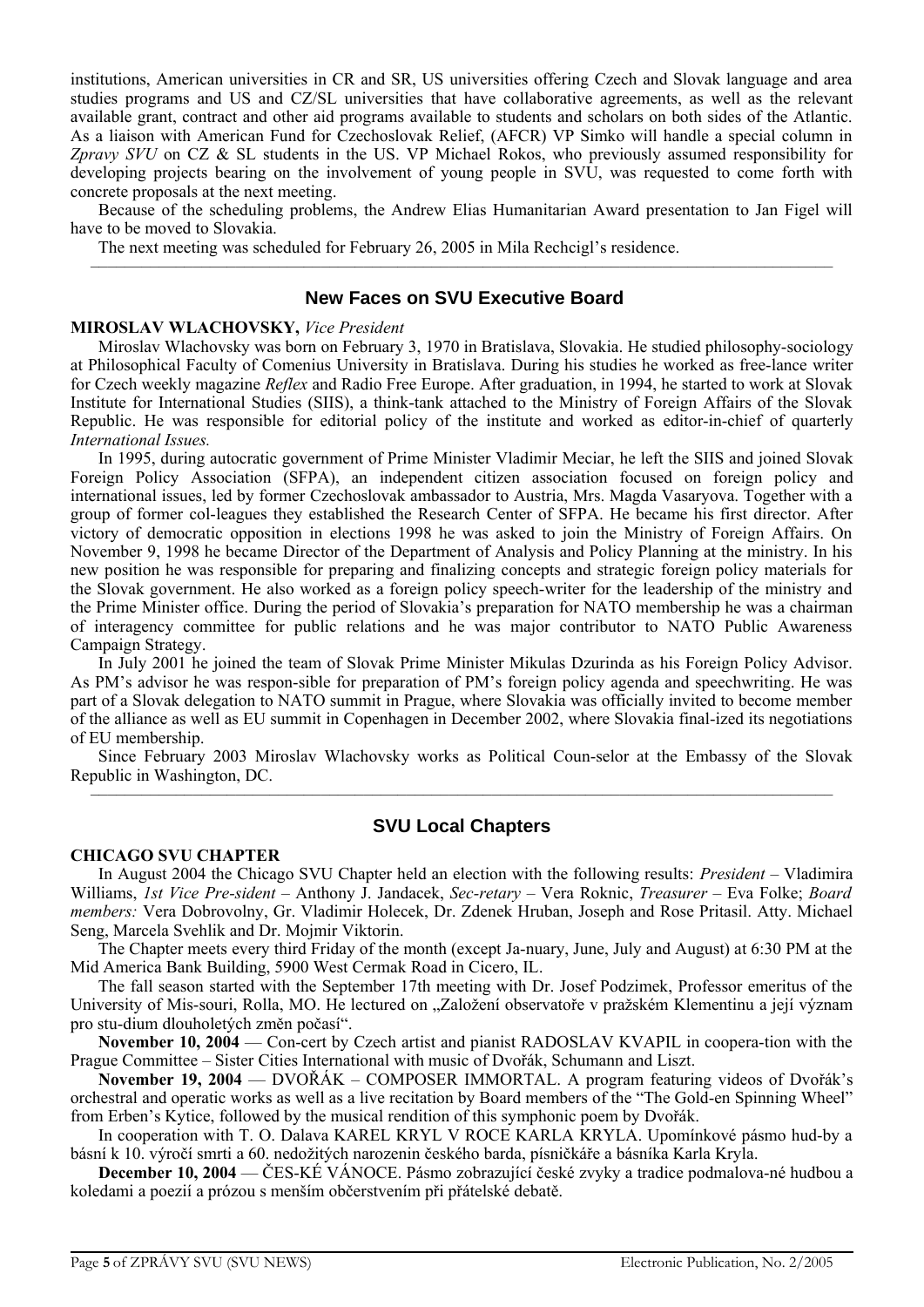**Planned for year 2005** — a lecture t.b.a.; a travelogue, partici-pation of some members at the North Miami Conference in March, concluding with meetings in April and May 2005.

*Submitted by VERA ROKNIC, secretary*

# **¶**

### **WASHINGTON DC CHAPTER**

**January 19, 2004** — Piano Recital, RADOSLAV KVAPIL. At the Czech Embassy.

**March 1, 2004** — FILM SCREENING, Babí léto. At the Little Falls Library.

**April 6, 2004** — ELECTIONS

to the SVU Washingtom Executive Board. Poetry readings, film from SVU Los Angeles, 2001. At the Little Falls Library.

**May 1, 2004** — SVU Washington ANNUAL CHAMPAGNE RECEPTION. Rastislav Káčer, Distinguished Speaker. At the Czech Embassy.

**May 31, 2004** — Concert, MUSICA VIVA. At the Czech Embassy.

**June 2, 2004** — FILM SCREENING, Drawn from Mem-ory (Paul Fierlinger). At the Czech Embassy.

**September 25, 2004** — Wine and Cheese Party. At the Czech Embassy.

**October 4, 2004** — FILM SCREENING, Pelíšky. At the Bethesda Library.

**Nov. 14, 2004** — SVU Washington Czechoslovak CHRISTMAS BAZAAR. At the Bradley Hills Presbyterian Church.

**December 7, 2004** — ILLUSTRATED LECTURE on China and Tibet by Helena Fabry. At the Bethesda Library.

# ––––––––––––––––––––––––––––––––––––––––––––––––––––––––––––––––––––––––––––––––––––– **Activities of Members**

**PETER SIS**, an internationally acclaimed author, artist, and film maker has written and illustrated a new children's book, entitled *Train of States* (New York: Greenwillow Books, 2004). The book has been inspired by a visit to Circus World Museum in Baraboo, Wisconsin. Peter Sis was born in Brno, Czechoslovakia and graduated from the Academy of Applied Arts in Prague. He also studied at the Royal College of Art in

London. His previous picture books for children include the Caldecott Honor books *Tibet: Through the Red Box* and *Starry Messenger: Galileo Galilei*, the New York Times best illustrated book *Tree of Life: Charles Darwin* and several popular books inspired by his own children, such as *Madlenka* and *Fire Truck*. He also illustrated best-selling books written by Jack Prelutsky, among them *Scranimals* and *The Dragons Are Singing Tonight*. Peter Sis is the first children book artist to be named a MacArthur Fellow. He lives with his family in Irvington, New York.

**TOMAS HUDLICKY** accepted the position of Canada Research Chair Professor in Organic Synthesis and Biocatalysis at Brock Univer-sity in St. Catharines, Ontario. In July 2003 he relocated his program in asymmetric synthesis, natural product chemistry, and environmentally benign manufacturing from the University of Florida in Gainesville following the offer of this prestigious program funded by the Canadian government. Brock University received \$1,400,000 from the govern-ment over seven years in support of Hudlicky's salary. Brock offers an unique opportunity in research at the interface of chemistry and biology and Hudlicky's program in enzymatic synthesis of natural products will benefit from interactions with the biology and chemistry faculty there.

His group consists of three postdoctoral associates, four Ph.D. students, and several 4th year Honors Thesis undergraduates working on efficient syntheses of such compounds as the anti-tumor agent pancrati-statin, the analgesic morphine, and many others. He and his wife Josie and their son Jason, 15, enjoy living and working in Canada's wine region. Jason attends Ridley College and is actively pursuing hockey, playing on the school team as well as in weekly pick-up games with his Dad. For more details regarding Hudlicky's program at Brock please visit: http://www.brocku.ca/chemistry/faculty/hudlicky/

**VICTOR M. FIC**, Professor Emeritus, published the III volume of his studies on Indonesia entitled *Anatomy of the Jakarta Coup: October 1, 1965.* Collusion with China which Destroyed the Army Command, President Sukarno and the Communist Party of Indonesia. New Delhi: Abhinav Publication, 2004, pp. 406, cost Rs 1,000, available at Barnes and Noble Web Site.

**Hon. MILAN SPACEK**. Run-off in Czech Senate by-elections for the Znojmo constituency has resulted in victory for Milan Spacek, candidate for the Christian Democrats, who got 53 percent. He won against Civic Democrat Jaroslav Parik. MUDr. Milan Spacek has been SVU member ever since he attended the SVU Conference in Belton, Texas in July 1997, in his previous capacity as Chairman of the Senate Perma-nent Committee for Relations with Czechs Abroad. Currently, he holds the post of Undersecretary in the Czech Ministry of Health.

**Hon. JAROSLAVA MOSEROVA**, senator of CR, had been awarded the French Order of Merit by President Jacques Chirac. A doctor who specialised in burns, she was the first to treat Jan Palach after he burnt himself to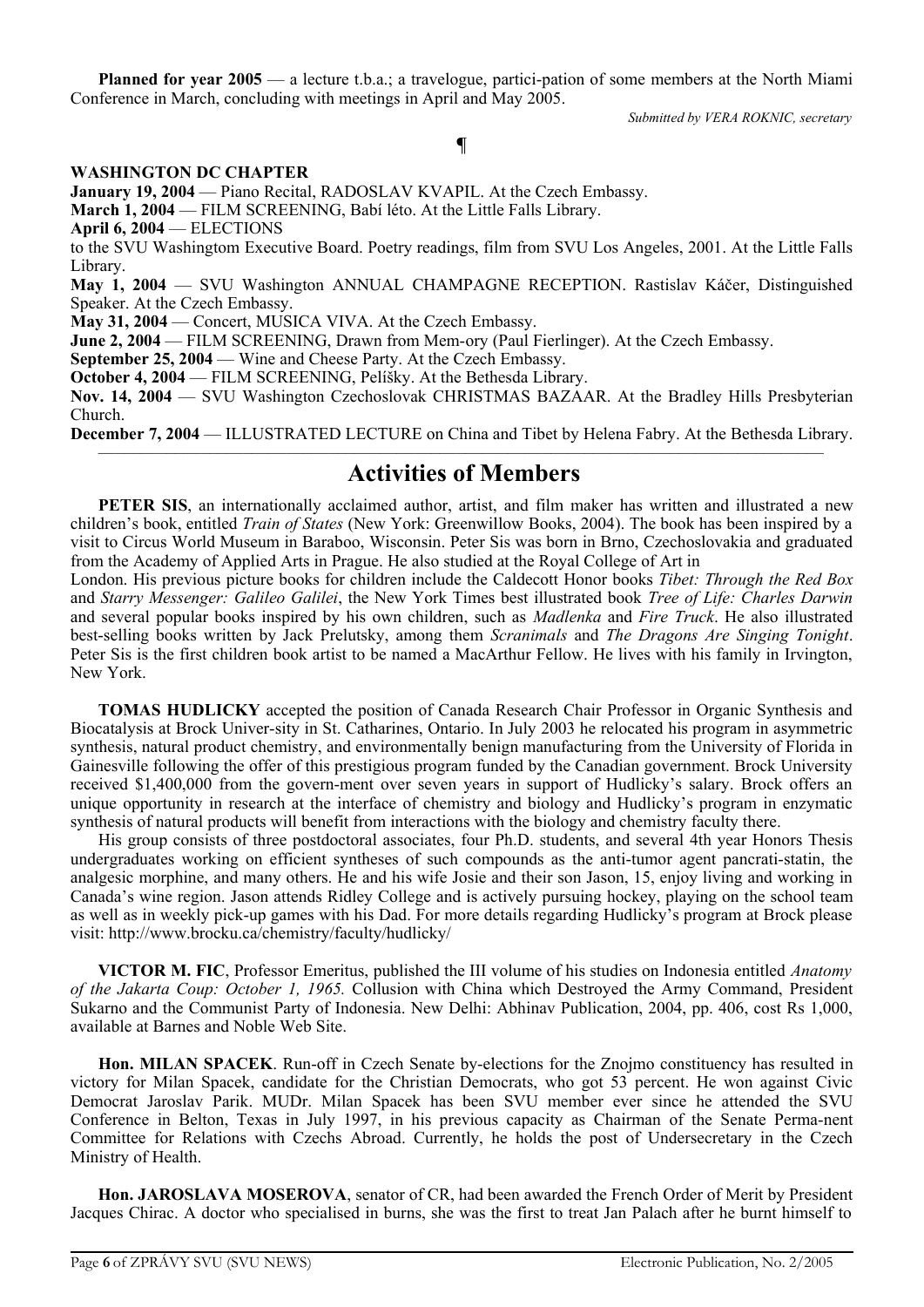death in 1969 in protest of the Soviet invasion of his homeland. Jaroslava Moserova entered politics after the Velvet Revo-lution, later serving as Ambassador to Australia and New Zealand. She was also a candidate for president in 2003.

**GERALD CERNY**, a Washington, DC-based collector, donated to the Library of Congress a substantial gift of contemporary prints by Czech, Slovak, Polish and Hungarian printmakers.

Other selections from Cerny's collection are at the National Gallery of Art. Cerny's gift of 269 prints brings fresh examples of work by many artists already represented at the Library of Congress, as well as first-time representation of a number notable contemporary artists, making the Library of Congress an important US repository for graphic art from East Central and Eastern Europe. The collection was described in detail in The Library of Congress Information bulletin, Vol. 63, No. 8 (August 2004), pp. 139-143.

**JAROMÍR ŠLÁPOTA**, dlouholetý předseda Československého ústavu zahraničního oslavil 29. října 2004 jubileum svých 65. narozenin. Je předsedou této významné organizace již od června 1992. V prvním období své činnosti pomáhal ústavu při přeměně z organizace dotovené státem na organizaci na státu nezávislou. Poté se soustředil na řadu projektů ve prospěch Čechů v Bulharsku, Francii, Chorvatsku, Izraeli, Mexiku, Německu, Rakousku, Rumunsku, Rusku, na Ukrajině a v USA. Za svoji práci byl Ústav odměněn Cenou ministra zahraničních věcí ČR Gratias agit 2004. S opožděním předsedovi Jaromíru Šlápotovi blaho-přejeme a přejeme mu mnoho zdaru do další práce.

# **From New SVU Rolls**

**SUSAN L. LUCAK** is a Physician and holds the position of Assistant Professor of Clinical Medicine at the Columbia University Medical Center in New York. She is a native of Teplice Lazne, Czech Republic and holds academic degrees from Barnard College (B.A., 1977) and Albert Einstein College of Medicine (M.D., 1981). She specializes in gastroenterology.

**NINA HECLOVA** is employed as a proofreader at RR Donnelley (Publishing, Literary Agency, Film and TV Production) at Torrance, CA. She is a native of Dunajska Streda, Slovakia and holds a degree from the University of Economics in Bratislava (Ing., 1981). Her interests are in publishing of scientific books and documentary film production and book exhibitions.

**KVETOSLAV HECKO** is a Suspense Coordinator with Country-wide, West Hills, CA. He is a native of Bratislava, Slovakia and was educated at the University of Performing Arts in Bratislava (Mgr. Art with Honors, 1987, Art.D. in Film & TV Art/Management, 1987). His interests are in film, TV, entertainment industry, journalism, writing.

**TONIA RENNAE BROOKS** is a Family Involvement Specialist at Mohave Mental Health Clinic in Kingman, Arizona. She is a native of Savannah, Georgia and has an academic degree from Northern Arizona University (B.A., 2003). She is presently studying toward her MA degree in psychology at the Union Institute & University Vermont College. Her interests are in child and family counseling, psychotherapy, subs-tance and alcohol abuse in children.

**JITKA PONKA** is self-employed and is associated with Lady Davis Institute/McGill University in Montreal, Canada. She is a native of Prague, Czech Republic and has a medical degree from Charles Univer-sity (MUDr., 1972). She specializes in dentistry.

**PREMYSL PONKA** is Professor of Physiology and Medicine at McGill University in Montreal, Canada. He is a native of Prague and has academic degrees from Charles University (MUDr., 1964; PhDr., 1969). His interests lie in hematology, physiology, biochemistry and cell biology.

**ELAINE SUSAN WEINER** is Assistant Professor of Sociology at McGill University, Montreal, Canada. She is a native of Chicago, IL and has degrees from Grinnell College (B.A., 1990), University of Florida (M.A. in Anthropology, 1995) and University of Michigan at Ann Arbor (Ph.D. in Sociology, 2003). Her areas of interest include gender, work, family, culture, political economy and citizenship, development, qualitative methods, sociological theory, central and East European societies.

**CHARLES JAROMIR KULP** is a financial economist with FDIC in Washington, DC. He is a native of Chicago, IL and holds degrees from University of Kansas (B.A. in Slavic Languages and Literatures, 1983; M.A. in Economics, 1987) and Kansas State University (Ph.D. in Economics, 1992). His interests are in banking and capital markets.

**CARLOS (KAREL) F. STOHR** is retired and lives in Caracas, Venezuela. He is a native of Prague, Czechoslovakia and hold a degree from the Central University of Venezuela (Ing., 1959). His interests are in history and visual art.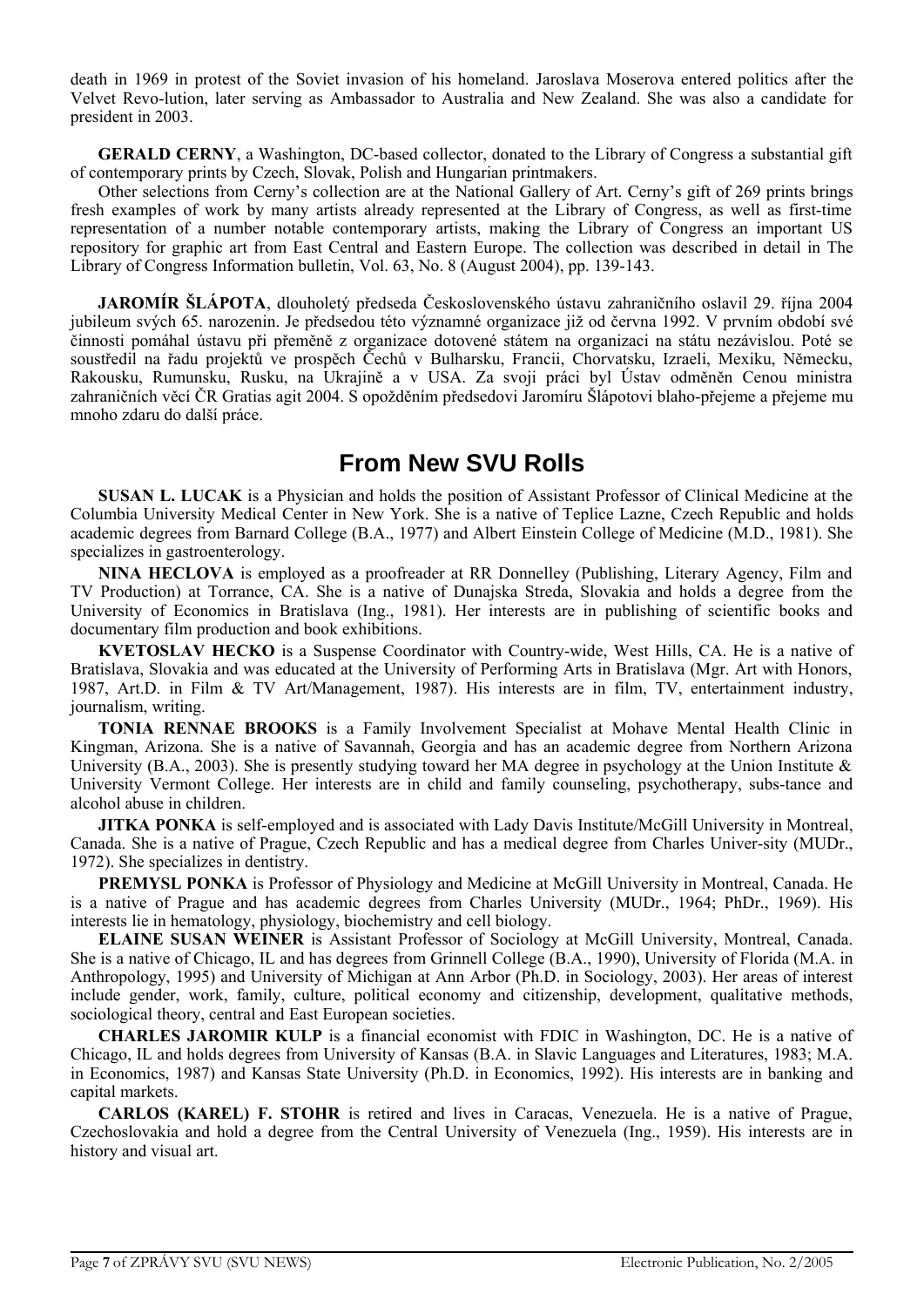# **I N M E M O R I A M**

#### **ANTONIN MĚŠŤAN** (1930-2004)

Antonin MěšÈan, a long-time member of SVU, professor of Slavistics at the University of Freiburg, Germany, died on May 20, 2004 at the age of 74. Since 1990 he also had an appointment in the Czech Republic, serving as director of Slavonic Institute of the Academy of Sciences of the Czech Republic.

He was born in Prague on August 29, 1930 and had academic training from Charles University (promovany filolog 1953, PhDr. 1966) and the Czechoslovak Academy of Sciences (CSc. 1959). Starting 1966, he was a lecturer of Czech and Polish at the University of Freiburg, where he became docent in 1969 and full professor of Slavistics in 1974. The same year he held a guest professorship at Amherst in the US. He also taught in Italy, France, Great Britain, and Austria.

He authored a number of important publications, including German written *History of Czech Literature in the 19th and 20th Centuries* which was translated into several foreign languages. His *Česká literatura 1785-1985* was published by Sixty-Eight Publishers, Corp. in Toronto, Canada in 1986. He was also active as a translator; from Polish alone he translated twelve books. For a number of years he also wrote for *Lidové noviny*.

He was an active members of Pen Club in exile and his contributions were recognized by several awards, including a medal "Za zásluhy" from President Václav Havel, J.E. Purkyně Medal and others.

#### **JAN KRISTOFORI** (1931-2004)

Jan Kristofori, SVU member of many years, died on March 23, 2004 in Prague before reaching 73 years. He was an extraordinary Czech artist, known for his paintings, illustrations, graphic art and sculpture. In the fifties he was jailed, in 1968 he participated in the activities against the Soviet occupiers, a year later emigrated to Oslo, Norway, and in 1989 returned to Prague where he opened his popular Atelier Vox Humana.

#### **JAN FILIPEK** (1913-2004)

Jan Filipek died peacefully in his sleep on September 23, 2004. He was born on December 31, 1913, in Sviny, Bohemia. He graduated from the Business Academy and the Agricultural College. During the First Czechoslovak Republic, he was employed in Prague by "Kooperativa", the headquarters of the Czechoslovak agricultural cooperatives. During the Nazi occupation, he was imprisoned for four years. After the 1948 communist coup d'etat he went into exile to Britain, Australia, and finally settled in Southern California, in Palm Springs and Santa Monica.

Jan Filipek, energetic, assertive and diligent, was the exemplar of the striving, successful emigrant entrepreneur. And, he did not forget his native country as is witnessed by his literary endeavors. His real estate holdings included hotels in Palm Springs and Palm Desert. His writings include the dramatic autobiography, *Shadows of the Gallows. His Reflections and Perspectives* mirror the concerns of the patriotic Czech American. His last monograph about the Munich agreement revisits the historical trauma of the Czechoslovaks.

Jan Filipek, during the war years, in the Nazi occupied country was instrumental in saving the life of my father, Dr. Ladislav K. Feierabend, and perhaps, the lives of our entire family. He was the trusted private secretary and confidant of my father, the Director of Kooperativa, and later Minister in the Elias Government under the German, so called, Protectorate. My father's leadership role in the anti-Nazi underground was betrayed. Filipek, with other members of the underground organization, assisted in my father's difficult, dangerous, but successful, escape. He remained in clandestine contact with him, even as my father joined President Benes' Government in exile in London.

In 1941, Filipek's role in the Resistance was also betrayed. With others, he was arrested by the brutal Gestapo and indicted for treason for assisting in my father's escape. Filipek escaped a death sentence by his masterly defense before the German court, maintaining that Minister Feierabend was the "Trojan Horse" sent to London to help the Nazi war effort. But there was more. My father writes in his memoirs: "Filipek, while being interrogated by the Gestapo, [did not implicate my wife] and thus his silence saved my entire family."

The friendship between the two men carried over into the years of the second exile. Also, my mother and myself were the yearly visitors with Jan in Palm Springs. Our entire family is forever indebted to Jan Filipek. *IVO K. FEIERABEND* 

#### **MILADA V. HORNA** (1925-2004)

The Czech community in Washington DC suffered a great loss by the sudden departure of Dr. Milada V. Horna on October 13, 2004. Dr. Horna was the President of the Washington D.C. Chapter of the Czechoslovak National Council of America, the editor-in-chief of the Washington *Zpravodaj,* and founding member and organizer of the Czech Chapel. She was also an active member of SVU and the Czech representative in the Washington D.C. based Central and East European Coalition.

Dr. Horna was born Milada Dundackova in Havlickuv Brod on June 12, 1925. She attended Charles University, studied languages and obtained a Ph.D. in Literature/Languages. She then worked in Prague as a technical librarian and translator (in Russian) at the Czechoslovak Academy of Sciences.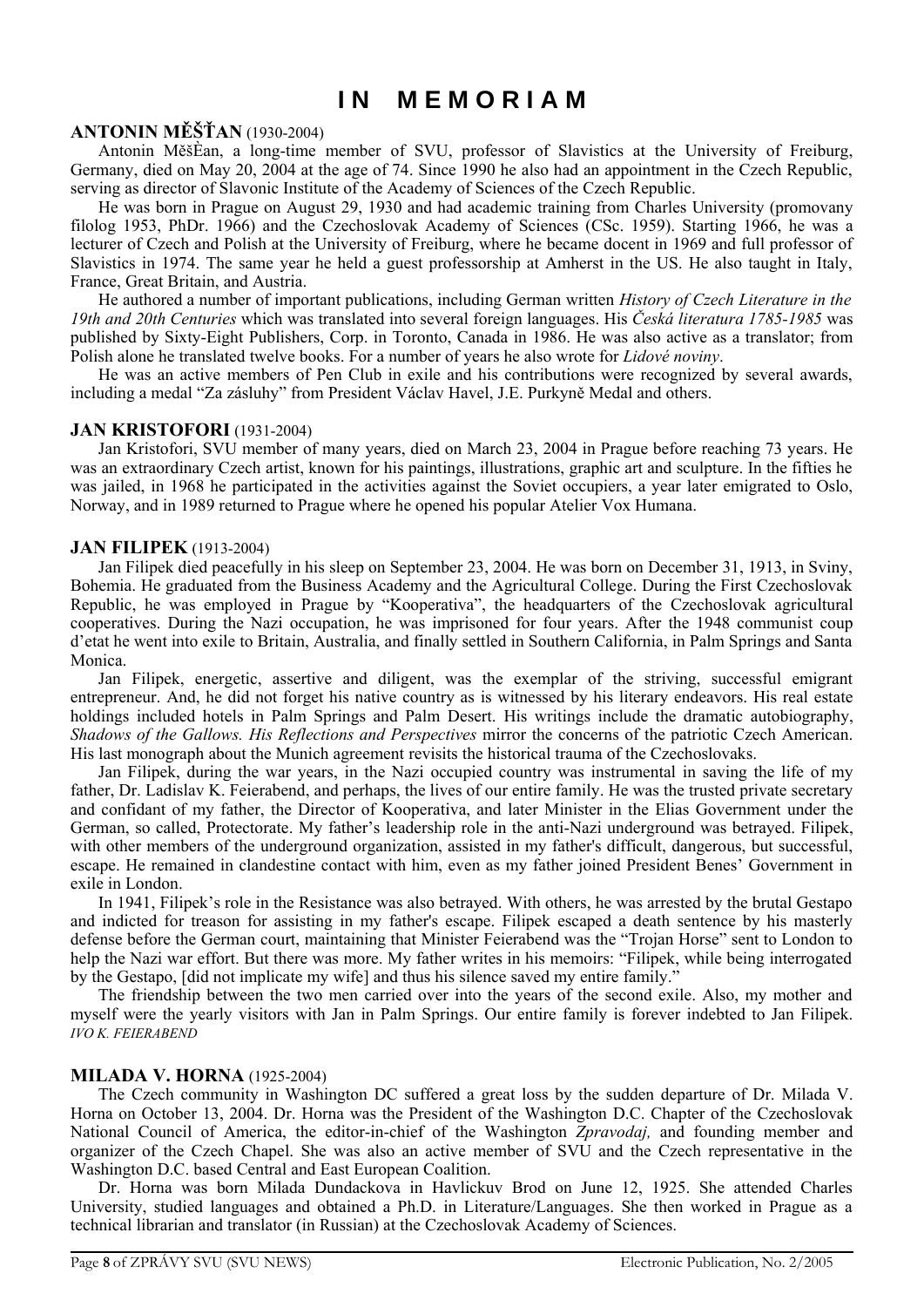In 1968 she, her husband and daughter sought political asylum in the United States and settled in Bethesda, Maryland. Here she began a second career as a teacher of Czech at American University, USDA Graduate School, and subsequently the Foreign Service School. She also wrote two Czech language books. Dr. Horna finally retired from US Department of Justice where she worked as a translator.

She then threw all her energies into her activities in the Czech community and the Central and East European Coalition. One of her proudest days was when the Czech Republic was admitted to NATO. Dr. Horna leaves behind her daughter Dagmar Horna Stock, her son-in- law Henry, and her beloved grandson Richard. She will be greatly missed by her friends and family.

# **GLEB ÎEKULIN**

Profesor emeritus na Torontské univerzitě zanechává po sobě manželku Lilit, s kterou žil 60 let, čtyři z pěti dětí: Nicholase s rodinou v Calgary, Anthonyho s rodinou v Bramptonu, Lilit Thwaites s rodinou v australském Melbourne, Glebu Deacon s rodinou v Calgary a rodinu Xenii Hartley v australské Canbeře.

Gleb Îekulin se narodil v Praze v roce 1922 v rodině ruských emigrantů, maturoval na francouzském Lyceu, byl nasazen několik let v Německu na nucených pracích. Po válce ukončil Vysokou školu ekonomickou v Praze s titulem inženýr.

Po útěku z Československa v roce 1950 se rodina usadila v Anglii, kde Gleb získal na Liverpoolské univerzitě titul Master of Arts v ruštině. Současně působil jako učitel na částečný úvazek. V roce 1956 se stal pedagogem na Glasgowské univerzitě. V roce 1963 se rodina pře-stěhovala do Kanady, kde přednášel ruštinu na univerzitě McGill. Po pěti letech přešel do oddělení slovanských jazyků a literatury na Torontské univerzitě, kde se později stal profesorem češtiny a ruštiny. Pět let před odchodem do důchodu v roce 1987 byl ředitelem Střediska pro ruská a východoevropská studia.

Rozloučení s modlitbami za zemřelého se konalo v Ruské pravoslavné katedrále Krista Spasitele (823 Manning Street, Toronto) ve čtvrtek 17. června 2004. Následujícího rána po krátkých bohoslužbách se konal pohřeb na hřbitově Mount Pleasant, v oddělení M.

K uctění památky můžete podpořit stipendijní program Oddělení slovanských řečí a literatury na Torontské univerzitě nebo dát peníze na charitativní účely dle vlastního uvážení.

# **New SVU Publications for Sale**

Until recently we have had difficulties in meeting the members, demand for SVU publications that have been printed in the Czech Republic, such as the *SVU Biographical Directory,* because we did not have sufficient copies available in the US due to the high cost of shipping the publications from Europe. We are pleased to inform you that we have now received a new shipment of *SVU Biographical Directory,* as well as the monographs published by Palacky University in Olomouc.

The publications in question are as follows:

1. *SVU Directory. Organization, Activities and Biographies of Mem-bers***.** Compiled by Miloslav Rechcigl, Jr., Eva Rechcigl, and Jiri Eichler. Washington, DC: SVU Press, 2003. 368 p. Price: \$25.

An impressive publication comprised of some 3000 biographical entries of individual members, listing their addresses, telephone numbers and e-mails, apart from information of their education, publications and the areas of their expertise. Includes classification of members by subject and by geographical location. In many respects, it represent the "cream of the crop" of the Czech and Slovak intellectuals and other profes-sionals interested in Czech/Slovak matters and affairs. An indispensable source of information for scholars, students and professionals interested in the thing Czech or Slovak. The *SVU Directory,* now in its 8th edition, has always been the SVU bestseller and it is the best business card SVU has to offer its members.

2. *Czech-American Historic Sites, Monuments, and Memorabilia***.** Olomouc-Ostrava: Centrum pro ceskoslovenska studia pri Katedre historie Filozoficke fakulty Univerzity Palackeho v Olomouci, 2004. 142 p. Price: \$15. Listing of historic sites and monuments in the US that have some bearing on Czech immigrants, their life and activities in their new homeland. Based on comprehensive survey undertaken by SVU, in cooperation with the major Czech-American organizations, associated with the National Heritage Commission, as part of their effort to preserve the Czech heritage in the US. Important resource for scholars and students and community leaders.

3. *Czechoslovak Archivalia.* 2 Vols. Olomouc-Ostrava: Centrum pro ceskoslovenska studia pri Katedre historie Filozoficke fakulty Univer-zity Palackeho v Olomouci, 2004. 206 p., 368 p. Total price: \$25.

Listing of US-based archival materials and library holdings relating to emigres and exiles from the territory of former Czechoslovakia and relevant holdings bearing on their ancestral land. Based on com-prehensive survey undertaken by SVU in cooperation with the National Heritage Commission. The first volume encompasses US government repositories, university-based collections, collections maintained by pub-lic museums and libraries, collections of ethnic and other cultural organi-zations. The second volume covers personal papers and collections, including notable personalities, as well as lesser known individuals, emigrants and exiles, who have distinguished themselves in public life and professions. An indispensable resource for scholars and students.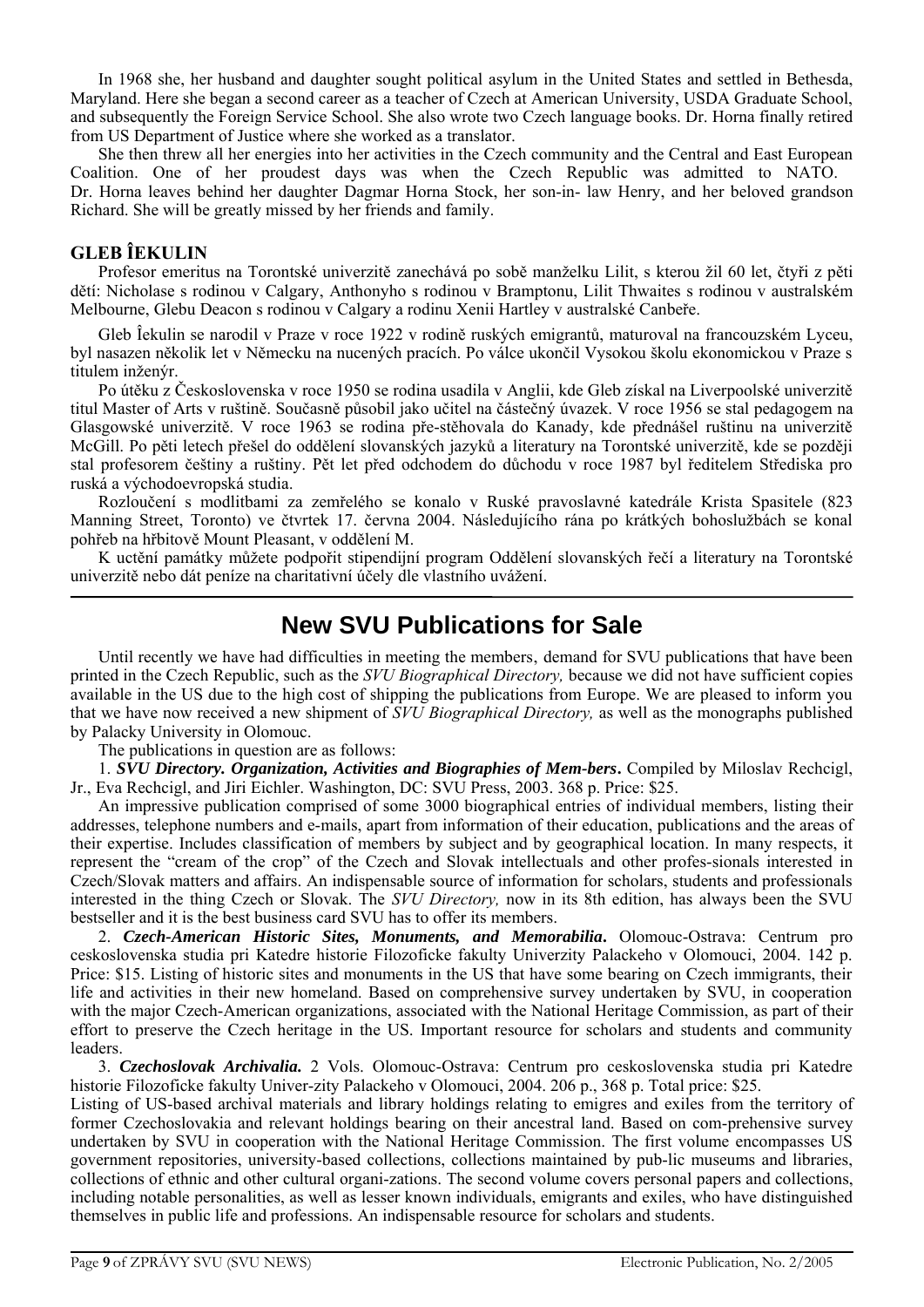The above publications can be ordered from SVU Treasurer at the following address: Frank Mucha, SVU Treasurer, 36 W 88 Street, Apt. 1, New York, NY 10025. The prices are quoted above. Please add \$5 for shipping.

In addition to the above, we are hoping to soon get a shipment of the two publications listed below:

4. *Czech and Slovak American Archival Materials and their Preservation***.** Proceedings of the Working Conference on Czech and Slovak American Archival Materials, held at the Czech and Slovak Embassies, Washington, DC, 2003. Prague: Prague Edition Ltd., 2004. 166 p. Price: \$10.

5. *The Transformation of Czech and Slovak Societies on the Threshold of the New Millennium and their Role in the Global World***.** Selected Papers from the 21st World Congress, June 23-30, 2002. Edited by Jan P. Skalny and Miloslav Rechcigl, Jr. Plzen: Ales Cenek, 2004. 640 p. Price: \$25.

We'll inform you once the publications will be available. -----------------------------------------------------------------------------------------------------------------------------------

# **SVU ENTERS THE ELECTRONIC PUBLISHING AGE**

*Dear Members:* 

*On behalf of the SVU Executive Board, I am pleased to inform you that Selected Papers from the 2003 SVU Iowa Conference have been posted on SVU Website. Since this covers only a portion of the papers presented at the Conference, we would consider adding some of the remaining papers provided the authors send them to us. The list of the posted papers is given below. Individual papers can be accessed on the following address: http://www.svu2000.org/conferences/papers.htm*

*The collection will soon also be available for sale on CD-ROM. We will inform you in due course. This is the first SVU's attempt at the electronic publishing. It will save the Society high publication costs and the inherent problems with distribution and storage.* MILA RECHCIGL, SVU president

#### **The Czech and Slovak Presence in North America: A Retrospective Look and Future Perspectives**

*Selected Papers from the 2003 SVU North American Conference, Cedar Rapids, Iowa, 26-28 June 2003* **http://www.svu2000.org/conferences/papers.htm**

# **TABLE OF CONTENTS**

OPENING CEREMONY

*Message from the President of the Czech Republic Vaclav Klaus Opening of the Conference by President SVU Dr. Miloslav Rechcigl Greetings by the Ambassador of the Slovak Republic H.E. Martin Butora* 

#### SELECTED PAPERS

**I.** *Immigration of Czechs and Slovaks to America and their Settlements.* Miloslav Rechcigl, SVU, Rockville, MD *The Immigration to America from the Czechlands and Slovakia in the 17th and 18th Centuries* Robert Paulson, German-Bohemian Heritage Society, St. Paul, MN *German-Bohemian Immigration to North America*  Michael A. Cwach, University of South Dakota, Vermillion, SD *Czech Immigration to South Dakota*  John J. Hosmanek, Wisconsin Slovak, Pleasant Prairie, Wisconsin *Slovak Immigration to Wisconsin*  Robert J. Petrik, Slovak Honorary Consul for the State of Florida *Czechs and Slovaks in Florida*

**II***. Contributions of Czech and Slovak Americans*  Cyril Klimesh and Michael Klimesh, Spillville, IA *The Spillville of A. Dvorak's Sojourn and Inspirations for the "American"* Michael A. Cwach, University of South Dakota, Vermillion, SD *Two Examples of Czech-Americans' Influence in American Popular Musical Culture in the Early Twentieth-Century: Bohumir Kryl and J. S. Zamecnik* Robert J. Stone, Cedar Rapids, IA *A Short History of the Komensky Society, Linn Co., IA*  Anne Keown, University of North Carolina-Chapel Hill, Chapel Hill, NC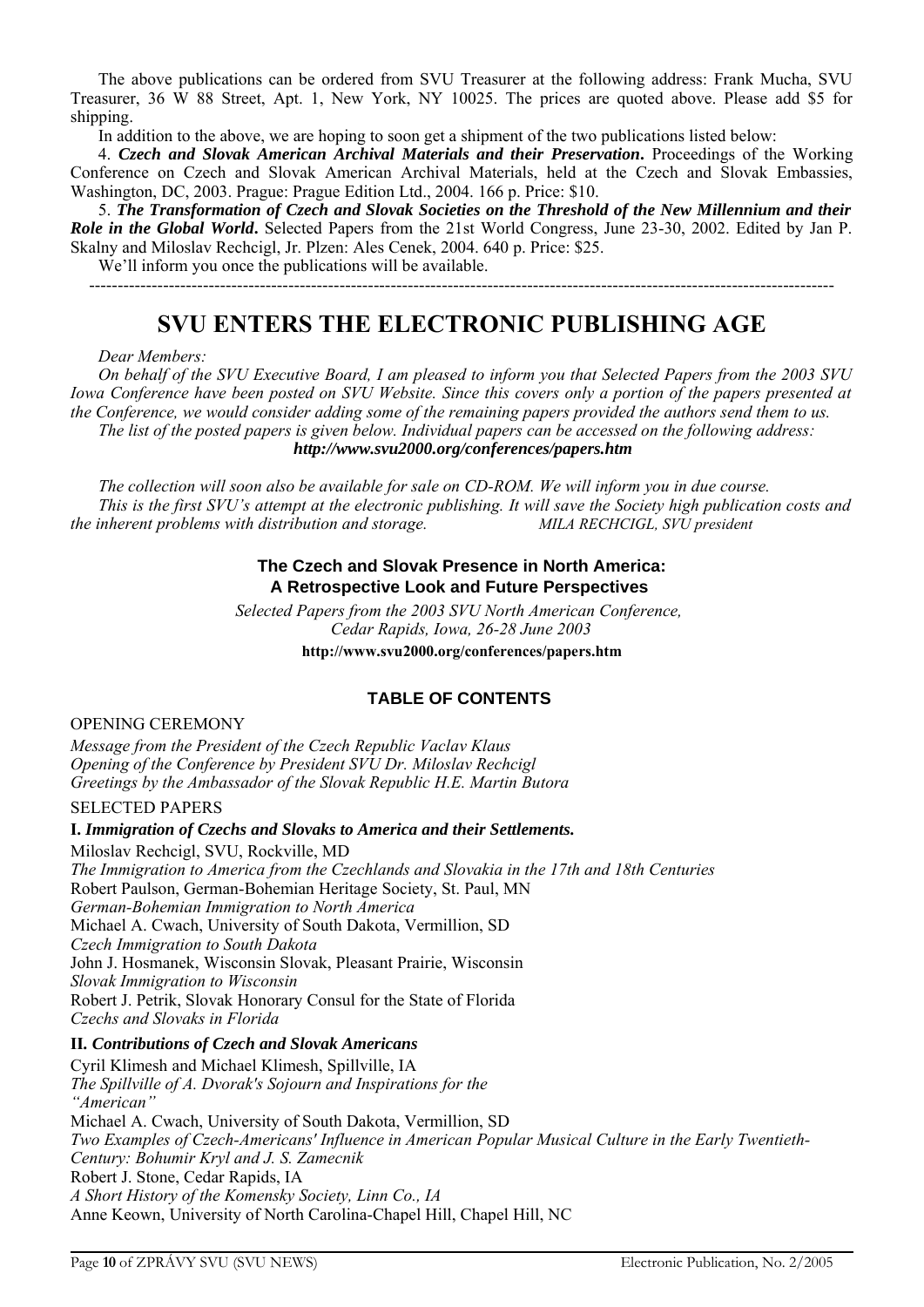*John Stepan (Jan Stepan) and Czechs in Cedar Rapids* Lisa A. Alzo, Ithaca, New York *Silent Voices: Identifying the Historical Significance of Slovak Immigrant Women* Vlado Simko, Brooklyn VA Medical Center, NY *Koloman Sokol: The Life of an Artist Exile*  Eliska Ryznar, Stanford University, Mountain View, CA *Jan F. Triska in North America and His Contribution to SVU* 

# *III. Preservation of Czech & Slovak Heritage in America*

Steven A. Klimesh, Spillville, IA *The Home of John J. Kovarik: "Home" to Dvorak's Opus 96 and Opus 97* Mary Barker, DuBois, Nebraska *The DuBois, Nebraska ZCBJ Hall: A Crown Jewel Restored*  Evelyn Schleis Roesler, Lincoln, Nebraska *T. J. Sokol Hall, Wilber, Nebraska* Carol Hochman, Pittsburgh SVU Chapter, Pittsburgh, PA *Historic Markers Honor Thomas Garrigue Masaryk*  L. Joe Stehlik, Pawnee City, NE *History of the Stepan Family Bible*  Lisa A. Alzo, Ithaca, NY *Three Slovak Women: Telling the Story of One Slovak-American Family*  Daniel Hrna, Czech Heritage Society of Texas, Houston, TX Applying Twenty-First Cent. Technology to Genealogy

# *IV. Teaching of Czech & Slovak and Other Foreign Languages in America*

Mila Saskova-Pierce, University of Nebraska-Lincoln, Lincoln, NE *Czech Language Program at the University of Nebraska-Lincoln*  Radha Balusubramanian, University of Nebraska-Lincoln, Lincoln, NE *Russian through Fiber Optics* Katya Koubek, University of Nebraska-Lincoln, Lincoln, NE *From a Sentence to a Paragraph: Developing Students' Communication Skills in a Beginning Czech Class* Robert J. Stone, Cedar Rapids, Iowa *Learning the Czech Language after Age 50* Laura Janda, University of North Carolina-Chapel Hill, Chapel Hill, NC *The Dative Case in Czech: What it Means and How it Fits in*  Anne Stepan Keown, University of North Carolina-Chapel Hill, Chapel Hill, NC *High-tech Czech: Technology and Teaching and Learning Czech Language and Culture*  Charles E. Townsend, Princeton University, Princeton, NJ *Teaching Czech Adjectival Derivation* 

# **V.** *Issues that Concern Czech & Slovak Americans*

Mojmir Povolny, Lawrence University, Appleton, WI *Civil Society, the State, and Political Culture* Milton Cerny, American Friends of the Czech Republic, Wash., DC *Taxation and Transition: Nonprofit Organizations in a Market Economy* Joseph Hraba and Frederick O. Lorenz, Iowa State University, Ames, IA *Trends in Support for the Czech Reforms: Economic Experiences and Additional Burdens* H.E. Jaroslava Moserova, Senate, Parliament of the Czech Republic *Women in the New Democracies* Otilia M. Kabes, Washington, DC *Women in the Sokol Movement*  Lisa A. Alzo, Ithaca, NY *Silent Voices: Identifying the Historical Significance of Slovak Immigrant Women*

### **VI***. Echoes of Czech & Slovak History & Culture in America*

Zdenek V. David, Woodrow Wilson International Center for Scholars, Washington, DC *The Enlightenment and the Bohemian Reformation: A Liberal Paradigm* Margaret Hermanek Peaslee, University of Pittsburgh at Titusville, Titusville, PA *Politics, Economics, and the Mendel Museum in Brno*  Leonard Jindra, Floral Park, NY *Experiences of a Czech-American Infantryman on Omaha Beach on D-Day, June 6, 1944* Vladimira Williams, Morton College, Cicero, IL *Jan Masaryk, as Seen through the Eyes of Marcia Davenport* David S. Danaher, University of Wisconsin-Madison, Madison, WI